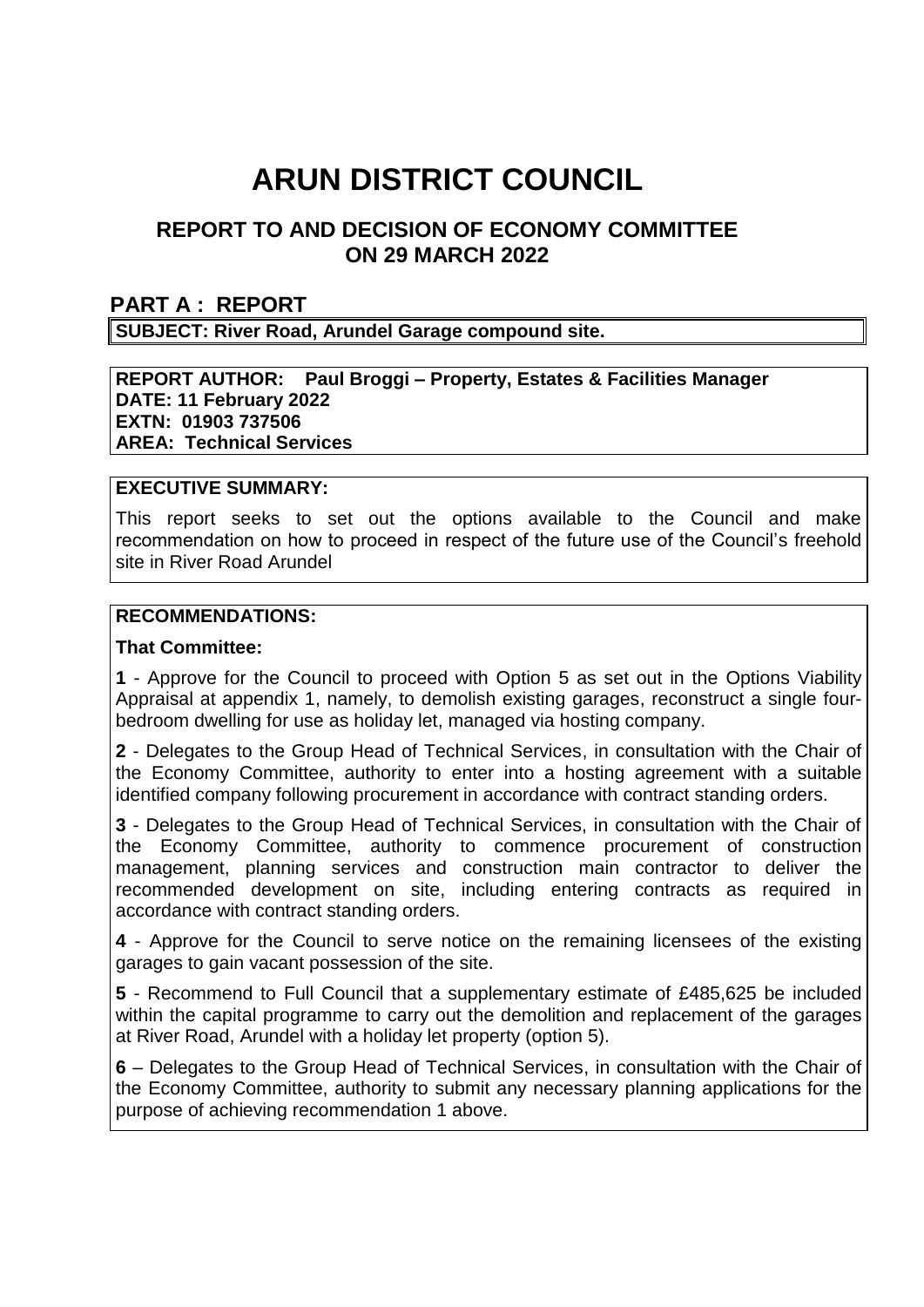# **1. BACKGROUND:**

**1.1.** The Council's site in River Road, Arundel currently houses nine concrete panel, cement fibre roofed garages and two external parking spaces. The garages are in very poor condition. Of the nine units two have been taken out of service due to defects. The roofing material used (fibre cement sheeting) contains Asbestos and accordingly repairs to this agreed and fragile roof are not considered practical or safe. Being old the garage size is small and users have difficulty in accessing with a standard modern family saloon. Officers consider the existing garages to be life expired and beyond economical repair. In addition, they are not considered to be up to the modern standard expected of a garage due to their size and design, accordingly they cannot command the premium rental levels that should be attainable in a town such as Arundel.

A report on this matter was previously considered by the Economy Committee on the 12 October 2021 (link included at Appendix 5). The matter was deferred with a request that a report comes back to the Economy Committee so that further options can be added for unspecified residential development, in consultation with the Town Council and Ward Members.

**1.2.** In bringing this report back in accordance with the Committee's instruction the viability and prices have been revised. This has been necessary as construction, labour and material prices have seen considerable increase and so the viability assessments completed are adjusted to reflect this change. In addition the revised budget allowance has also been included to ensure the provision of the necessary power supply infrastructure so that future installation of electric vehicle charging points can be accommodated. Implementation of parking charges are not included in the viability costings.

**1.3.** The existing garages are presently let on a simple licence arrangement requiring one months' notice to bring the licence to an end. The current charge for a garage is £85 per calendar month.

**1.4.** The committee are reminded that the available site in River Road is small in area (412M2 / 0.04 Hectares / 0.101 acres). The site is in the centre of Arundel and is surrounded on three sides by existing residential development with window / openings onto the land. Vacant parking and garages / storage are in short supply in Arundel and therefore this service is in demand. In consulting local estate agents ahead of this exercise, the Council were advised that garage storage was likely to be preferable to open car parking provision. Many houses are small (cottages) with limited space, often with no parking provision. Garage provision would therefore allow alternative storage to vehicles and so would be more flexible and attractive to a prospective tenant, were this the option the Committee wished to pursue.

**1.5.** The site is located within a densely developed residential area. Recent redevelopment has occurred to the brewery site directly to the north and east of the Council's land. Vacant town centre development land within Arundel is rare and the local economy such that house, therefore land prices, remain high within the town. Officers have completed soft market testing regarding development options for the site and this confirmed that there would be strong interest in the site, were it to be marketed for redevelopment.

This is explored at Option 4 in the Options viability study at appendix 1 providing indicative values.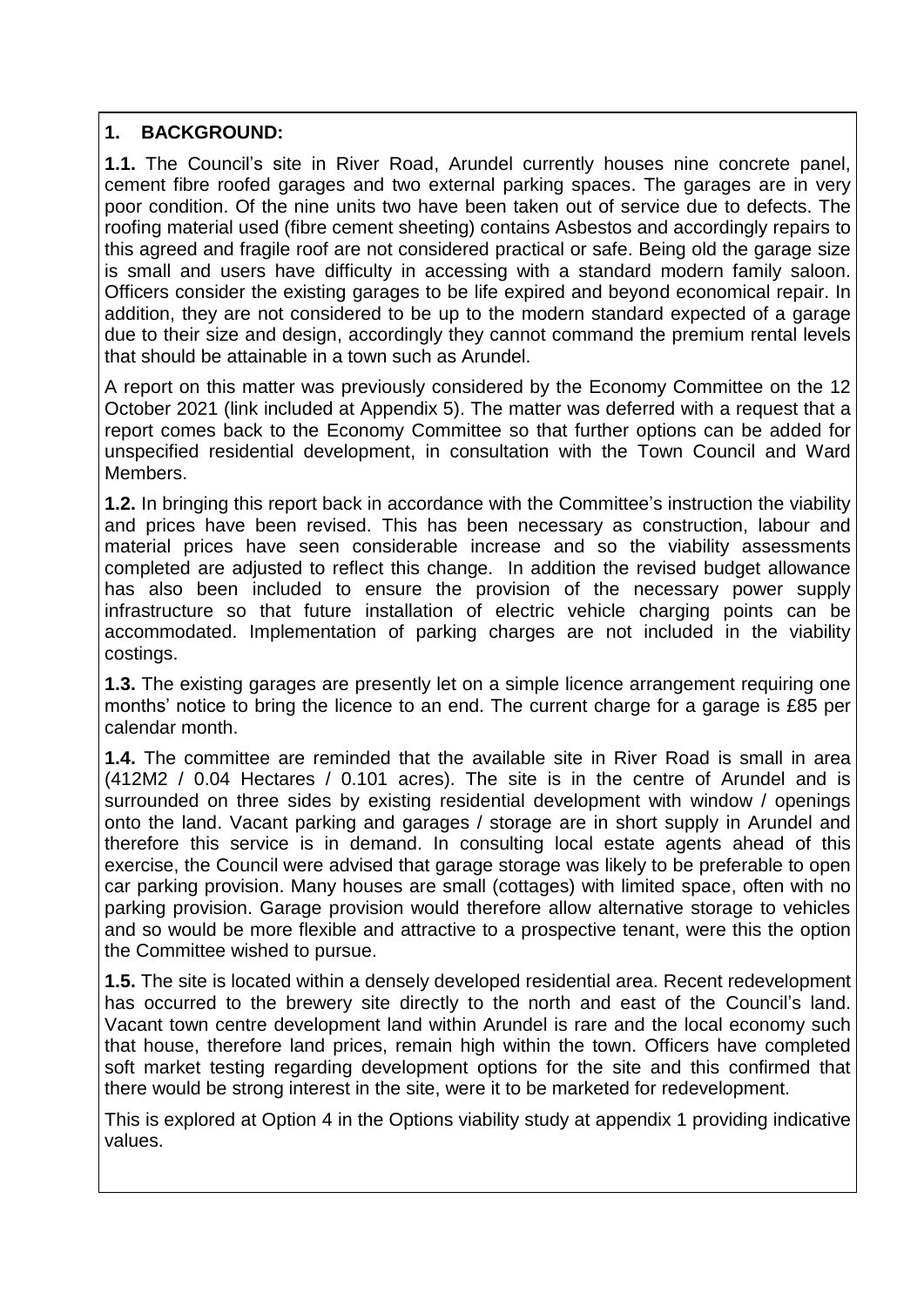**1.6.** The viability studies completed account for risk in that where appropriate they allow for reasonable occupancy rates in relation to projected revenue.

**1.7.** If the Council proceed with the recommended option (5) then the property and land asset would be retained by the Council. Although it will be held and operated as a holiday let, the capital value of the asset should continue to appreciate in accordance with residential market conditions. This provides the Council with future options / choice in the event the market changes and holiday lettings are no longer considered to provide the Council with best financial return. Market research undertaken by Officers confirms that a modern four bedroom detached dwelling in this location in Arundel would have a current market value circa £1 to £1.1 Million.

**1.8.** The Council has consulted with Ward Members and the Town Council regarding the site to provide them with opportunity to confirm their respective view on future use of the Arun District Council's freehold site. Responses received are included at Appendix 4 of this report.

**1.9.** In accordance with Committee instruction residential options were explored at Option 6 and 6a see appendix 2. Option 6a provides a negative return whereas Option 6 provides a positive return.

Options (6 & 6a) have been disregarded as non-viable. For the Council to retain and privately rent property the premises would have to be held by a separate entity, such as a housing company, this is not an option the Council has available to it.

**1.10.** As part of the report review Property & Estates consulted with Residential Services to explore the possibility of provision of Council Housing on the site. As clarified at item 1.4 above the site is small thus limiting and complicating development possibilities and the attaining of economies of scale with site set up as presented at larger development sites.

As such Residential Services confirmed that "*due to the very restricted nature of the site, potential development / covenant issues and the very limited development size of this site, offering two possibly three units that this is not a site that Housing would currently be interested in pursuing*".

**1.11.** Property & Estates have obtained legal and financial advice (see section 6 below) in relation to the holding of a single residential dwelling and operation via holiday let accommodation under the Council's General Fund Portfolio.

**1.12.** The proposal directly supports the Council's emerging vision in respect of fulfilling Arun's economic potential. The vision seeks to encourage the development of the district as a key tourist destination, supporting and enabling improvements and activities to increase visitor spend. Performance indicators include the number of hotel and new holiday accommodation delivered, and the increase in number of visitors, length of stay and visitor spend.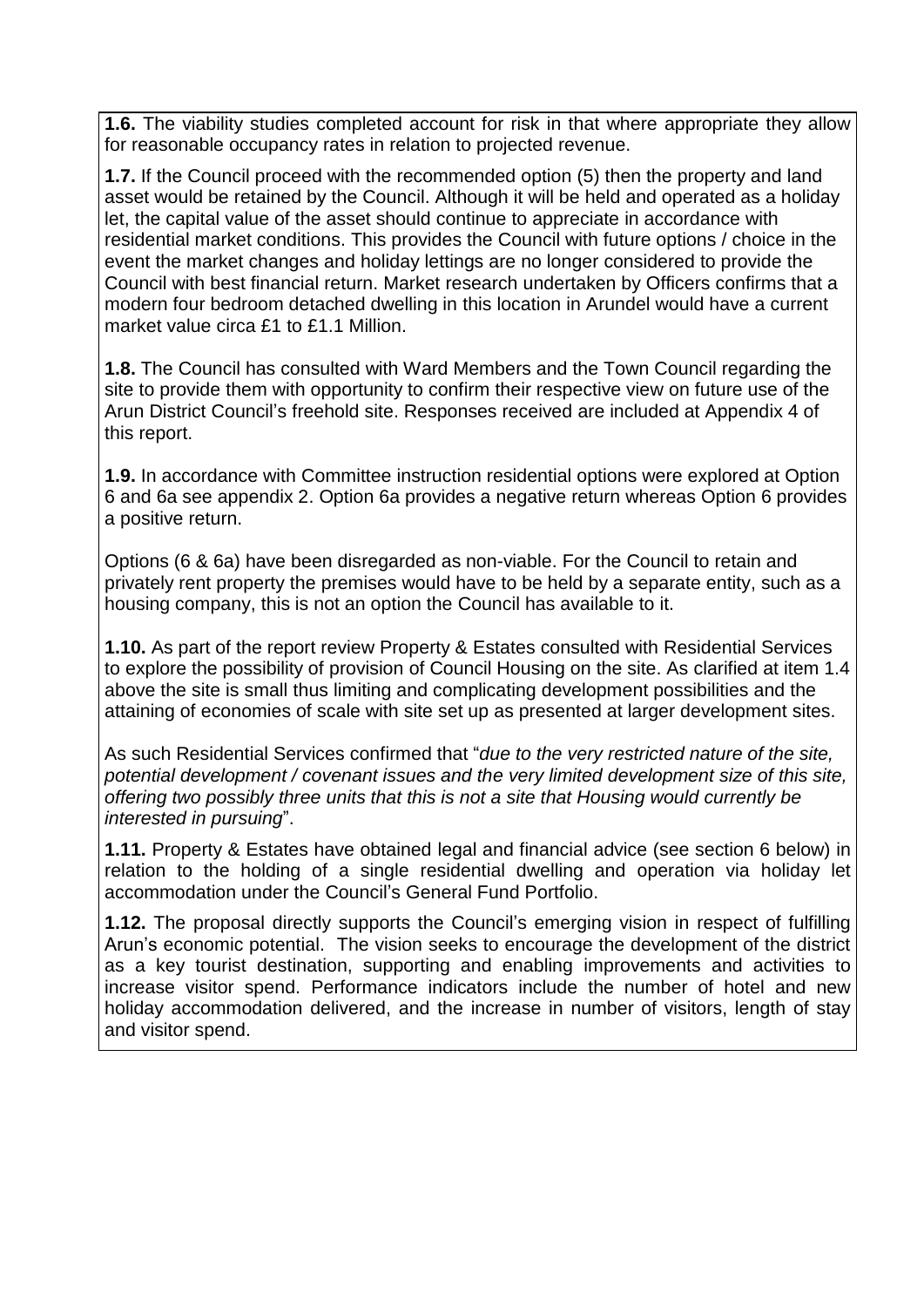# **2. PROPOSAL(S):**

## **That Committee:**

**1** - Approve for the Council to proceed with Option 5 as set out in the Options Viability Appraisal at appendix 1, namely, to demolish existing garages, reconstruct a single fourbedroom dwelling for use as holiday let, managed via hosting company.

**2** - Delegates to the Group Head of Technical Services, in consultation with the Chair of the Economy Committee, authority to enter into a hosting agreement with a suitable identified company following procurement in accordance with contract standing orders.

**3** - Delegates to the Group Head of Technical Services, in consultation with the Chair of the Economy Committee, authority to commence procurement of construction management, planning services and construction main contractor to deliver the recommended development on site, including entering contracts as required in accordance with contract standing orders to deliver the completed building.

**4** - Approve for the Council to serve notice on the remaining licensees of the existing garages to gain vacant possession of the site.

**5** - Recommend to Full Council that a supplementary estimate of £485,625 be included within the capital programme to carry out the demolition and replacement of the garages at River Road, Arundel with a holiday let property (Option 5).

**6** – Delegates to the Group Head of Technical Services, in consultation with the Chair of the Economy Committee, authority to submit any necessary planning applications for the purpose of achieving recommendation 1 above.

#### **3. OPTIONS:**

A summary of viability options assessed and presented in this report are detailed below. These options are considered in further detail within the Options Viability Appraisal at appendix 1 of this report.

Options originally assessed within the report previously submitted to the Economy Committee in October 2021 are included at appendix 2 for reference, these are listed as Options **1a, 2a, 3a, 5a, 6 & 6a**. Please note that these options have also been amended to reflect construction price increases and further enabling works for electric vehicle charging, where relevant but have all been disregarded in terms of viability.

## **3.1 Option 1**

Demolish existing garages and reconstruct new garages (8 No.) - Lease out garages with increase on current 2021 rental levels

## **3.2 Option 2**

Demolish existing garages and tarmac site and line paint to provide 10 external parking spaces. Lease out car parking spaces at increased rental level

## **3.3 Option 3**

Demolish existing garages and rebuild 8 garages and retarmac and landscape area and dispose of via leasehold (25 years for £50K).

## **3.4 Option 4**

Freehold disposal of site for development (unconditional terms)

## **3.5 Option 5**

Construct and Manage Holiday Let - 1 No. four bedroom dwelling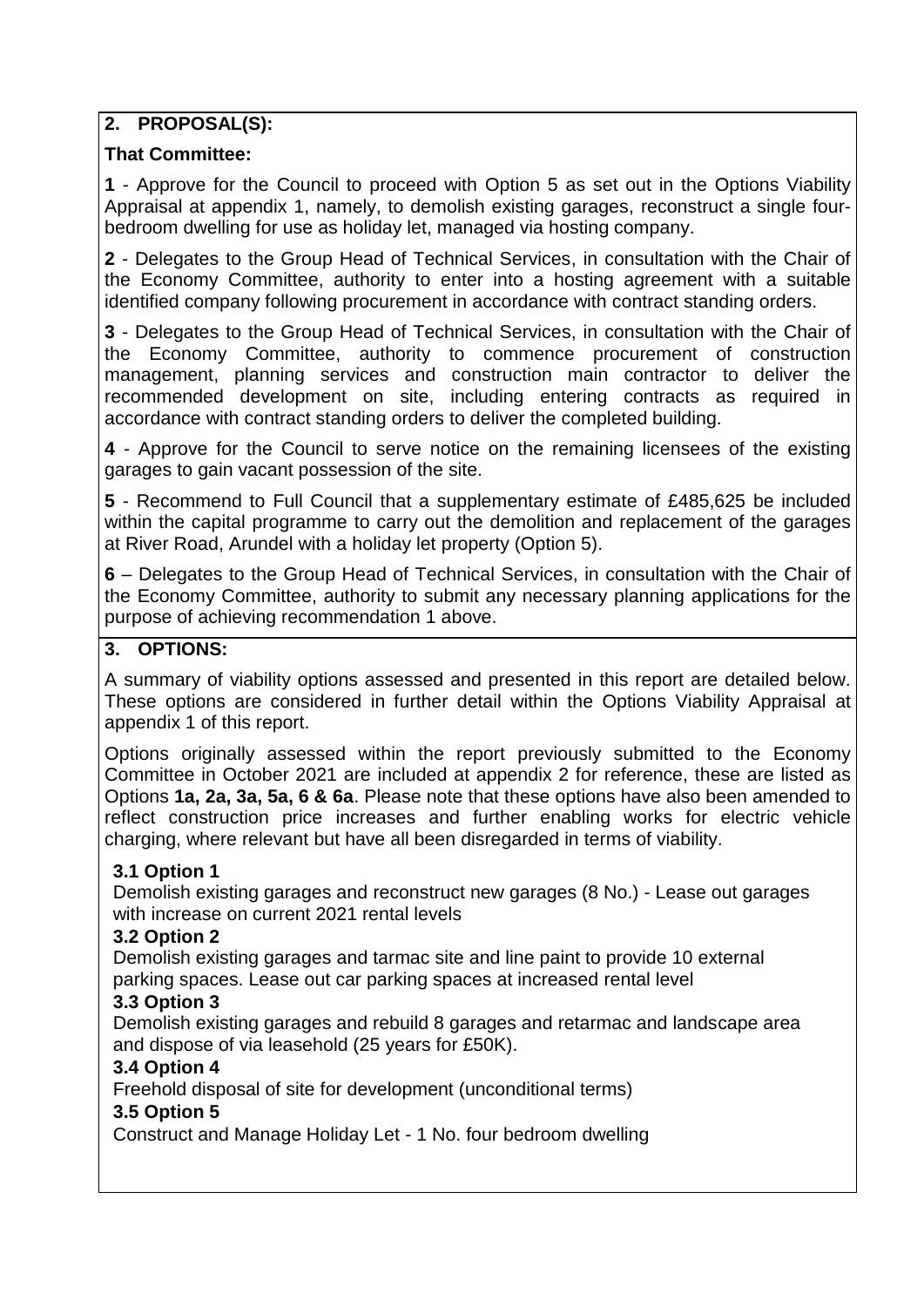| <b>CONSULTATION:</b><br>4.                                                                                                |            |           |
|---------------------------------------------------------------------------------------------------------------------------|------------|-----------|
| Has consultation been undertaken with:                                                                                    | <b>YES</b> | <b>NO</b> |
| Relevant Town/Parish Council (see appendix 4)                                                                             | X          |           |
| <b>Relevant District Ward Councillors</b>                                                                                 | X          |           |
| Other groups/persons (please specify)                                                                                     | $\sf X$    |           |
| <b>Planning Department</b>                                                                                                |            | X         |
|                                                                                                                           |            |           |
| 5.<br>ARE THERE ANY IMPLICATIONS IN RELATION TO<br>THE FOLLOWING COUNCIL POLICIES:<br>(Explain in more detail at 6 below) | <b>YES</b> | <b>NO</b> |
| Financial                                                                                                                 | X          |           |
| Legal                                                                                                                     | X          |           |
| Human Rights/Equality Impact Assessment                                                                                   | X          |           |
| Community Safety including Section 17 of Crime &<br>Disorder Act                                                          |            | X         |
| Sustainability                                                                                                            | X          |           |
| Asset Management/Property/Land                                                                                            | X          |           |
| Technology                                                                                                                |            | X         |
| Other (please explain)                                                                                                    |            | X         |

## **6. IMPLICATIONS:**

Financial

The recommended option (5 - Construct and Manage Holiday let Accommodation - 1 No. four bedroom dwelling) requires capital investment of £486k. This is not included in the capital programme approved by Council on 23 February 2022. If the proposal is supported, a supplementary capital budget will have to be sought from Full Council.

The Council would be unable to fund the scheme from PWLB borrowing. Under government regulations, a Council may only borrow from the PWLB for service delivery, housing, regeneration, preventative action and treasury management purposes. PWLB borrowing is therefore excluded.

If the Council decided to pursue the option, the recommended funding of the project would be from internal borrowing against the Council's cash balances. The approved capital programme assumes all capital receipts are applied and use of revenue funding is not recommended as the 2022/23 budget includes use of balances of £817k. Further use of revenue balances would place further strain on the Council's revenue budget.

The recommended Option 5 at appendix 1 shows a projected annual lettings income of £110k assuming 60% occupancy. The Council would incur hosting costs of £31k and an annual maintenance cost of £5k. In addition, the Council will be required to make a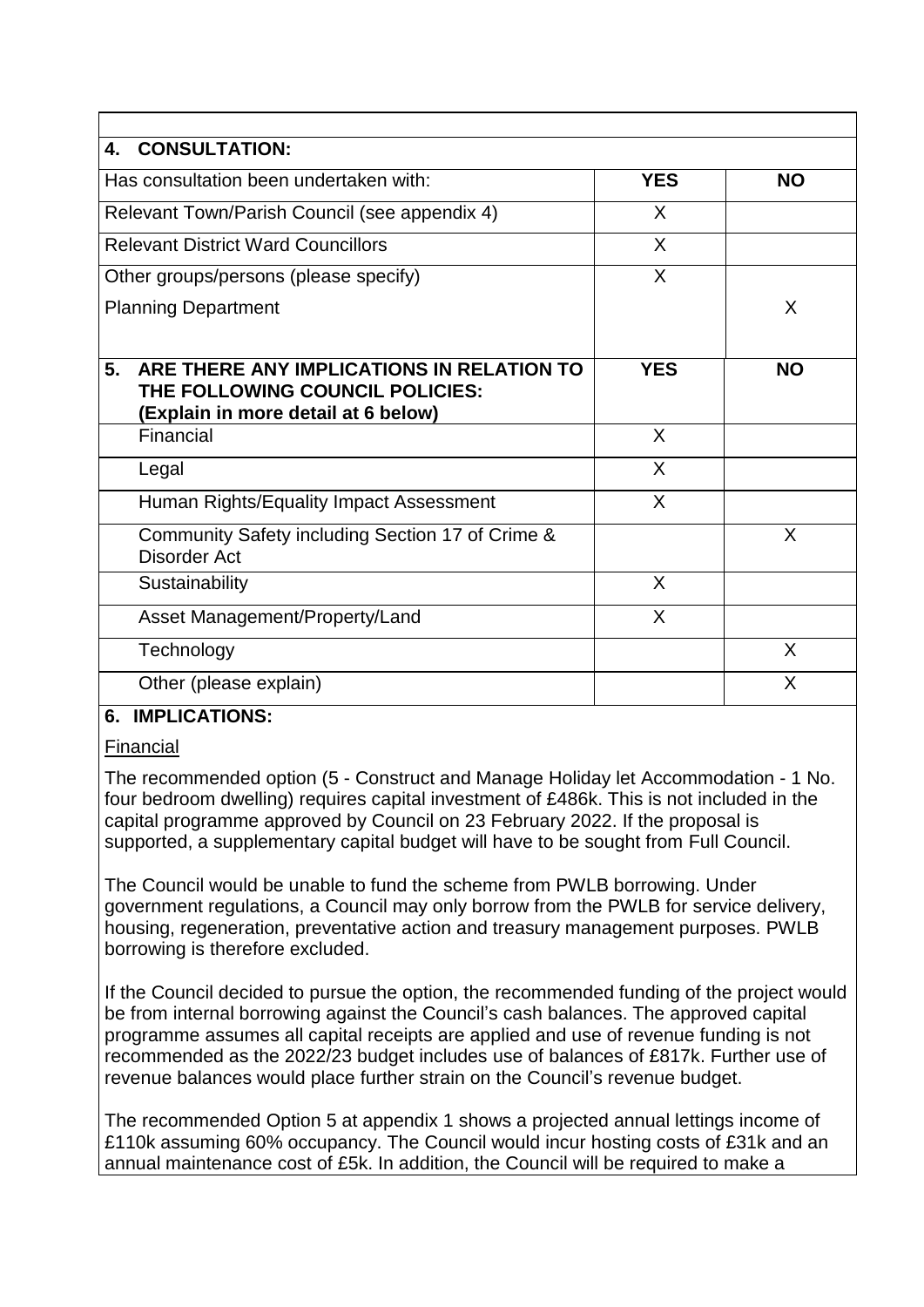minimum revenue provision against the internal borrowing and provide for annual maintenance.

The Council's Treasury Management Strategy Statement and Annual Investment Strategy 2022/23 approved on 9 March 2022 includes the Council's Minimum Revenue Provision statement. This provides that the Council will use the Asset Life method for calculation of MRP. An estimated life of 25 years has been assumed in the analysis below. Investing cash balances will also incur a loss of interest on investments. 1% has been assumed.

|                                          | £'000 |
|------------------------------------------|-------|
| Cost of Proposal                         | 486   |
|                                          |       |
| Annual income (60% occupancy)            | 110   |
| <b>Hosting/Commission Fees</b>           | (31   |
| Annual Maintenance/cyclical replacements | (5    |
| <b>Minimum Revenue Provision</b>         | 20    |
| Loss of interest on investments          | '5    |
| <b>Projected operating surplus</b>       |       |

In conclusion, although the proposal is projected to realise an operating surplus, the Council needs to be certain it is acting legally in pursuing it.

## **Legal**

The Council has various powers which can support this project. The two main powers relevant to this project are set out below.

Section 2 of the Local Authorities (Land) Act 1963 allows the Council for the benefit or improvement of their area, to erect any building and construct or carry out works on land. The only requirement is that it is for the benefit or improvement of their area

Section 1 of the Localism Act 2011 (the general power of competence) gives the Council power to do anything that individuals generally may do. However, where in exercise of the general power, a local authority does things for a commercial purpose, the authority must do them through a company.

## **Sustainability**

In proceeding with Option 5 the Council will look to provide a modern, sustainable property allowing to install carbon reduction renewable technology to meet the Council's Carbon reduction commitments. Energy will also be purchase via the Council's corporate contract ensuring all energy is purchased is from sustainable sources.

## Asset Management / Property / Land.

The Property & Estates team will be involved in instructing the design, procurement, and contract management of the recommended option as this project would not be delivered in house due to existing commitments. On completion the asset would be externally managed by a suitable identified hosting company. For this to be successful Property & Estates firmly believe that no element of local council involvement should be apparent in the end project. All necessary relevant and required delegated authorities to provide the route through to delivery are included in the recommendations of this report.